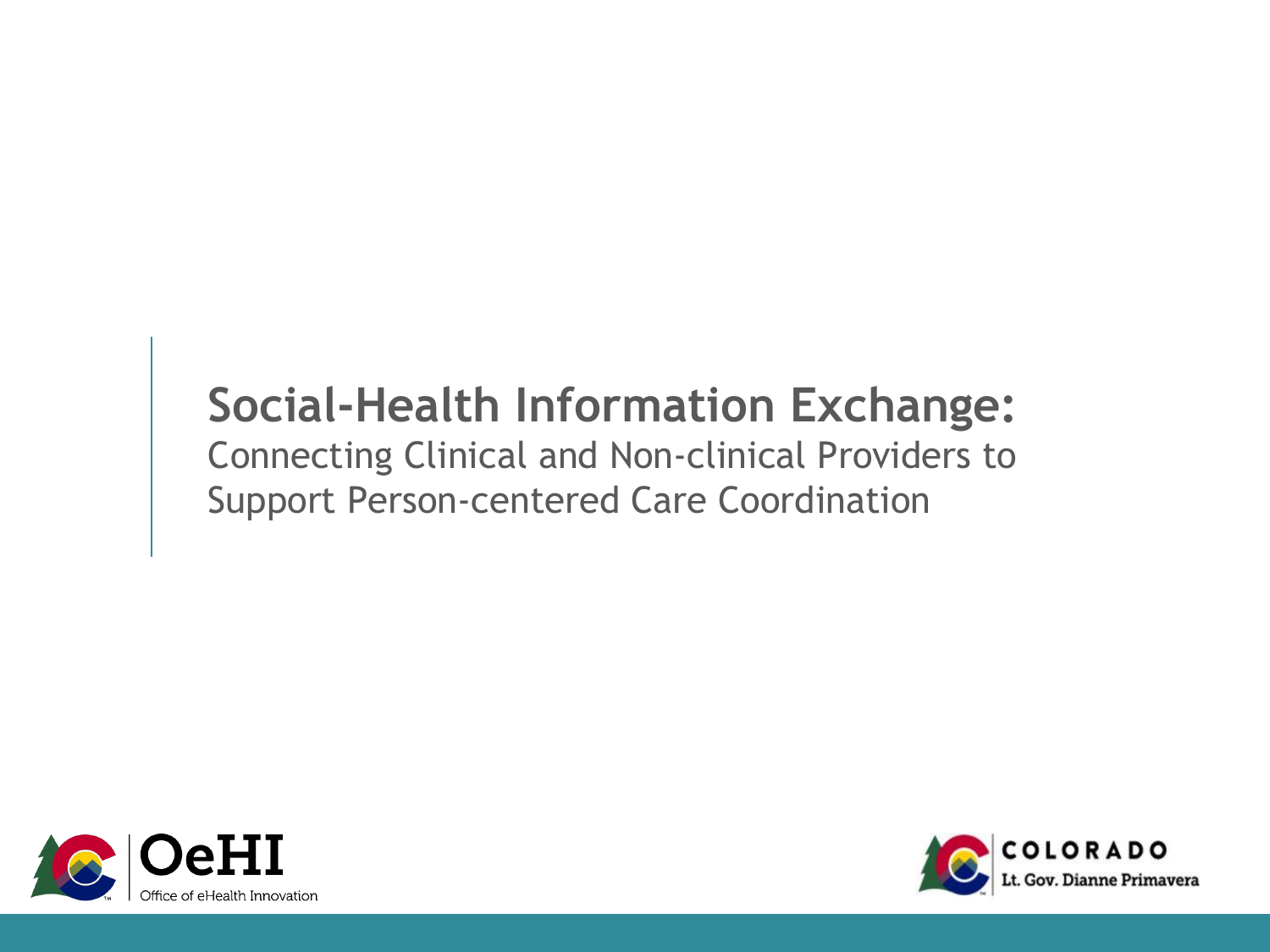# **OeHI and eHealth Commission Background**



### Colorado's **Health IT Roadmap**

December 2019

**C**OeHI

- Established in 2015 through EO 2015-008
- Advance Polis and Primavera health priorities through [Colorado's Health IT](https://oehi.colorado.gov/sites/oehi/files/documents/Colorado%20Health%20IT%20Roadmap-19_Web%20%281%29.pdf) [Roadmap](https://oehi.colorado.gov/sites/oehi/files/documents/Colorado%20Health%20IT%20Roadmap-19_Web%20%281%29.pdf)
- The eHealth Commission advises OeHI and State and steers Roadmap efforts
- FY21 Goals: Advancing Colorado's Health IT Roadmap, Telemedicine, and Health Equity



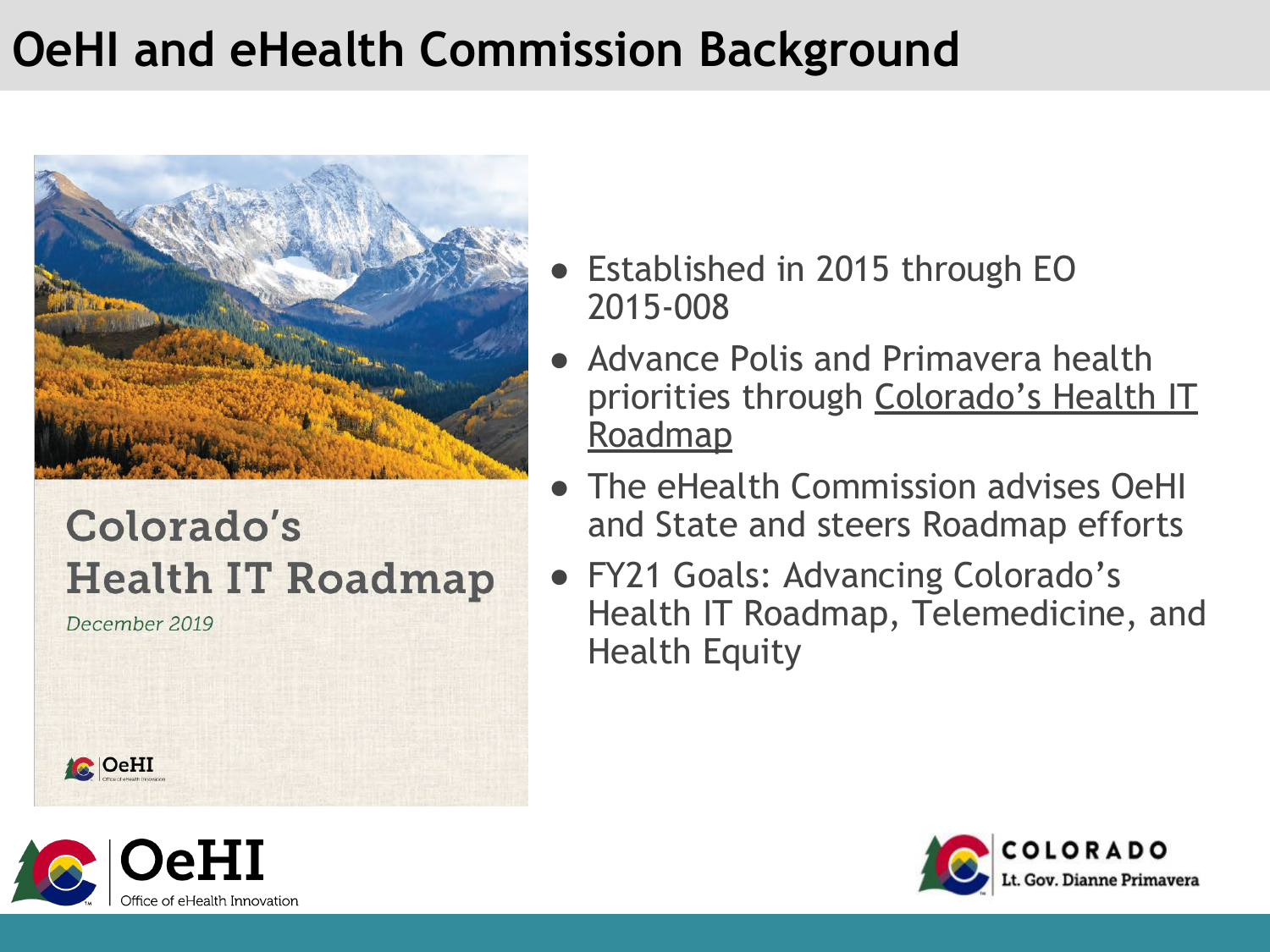## **Care Coordination Workgroup Background**



COLORADO

t. Gov. Dianne Primavera

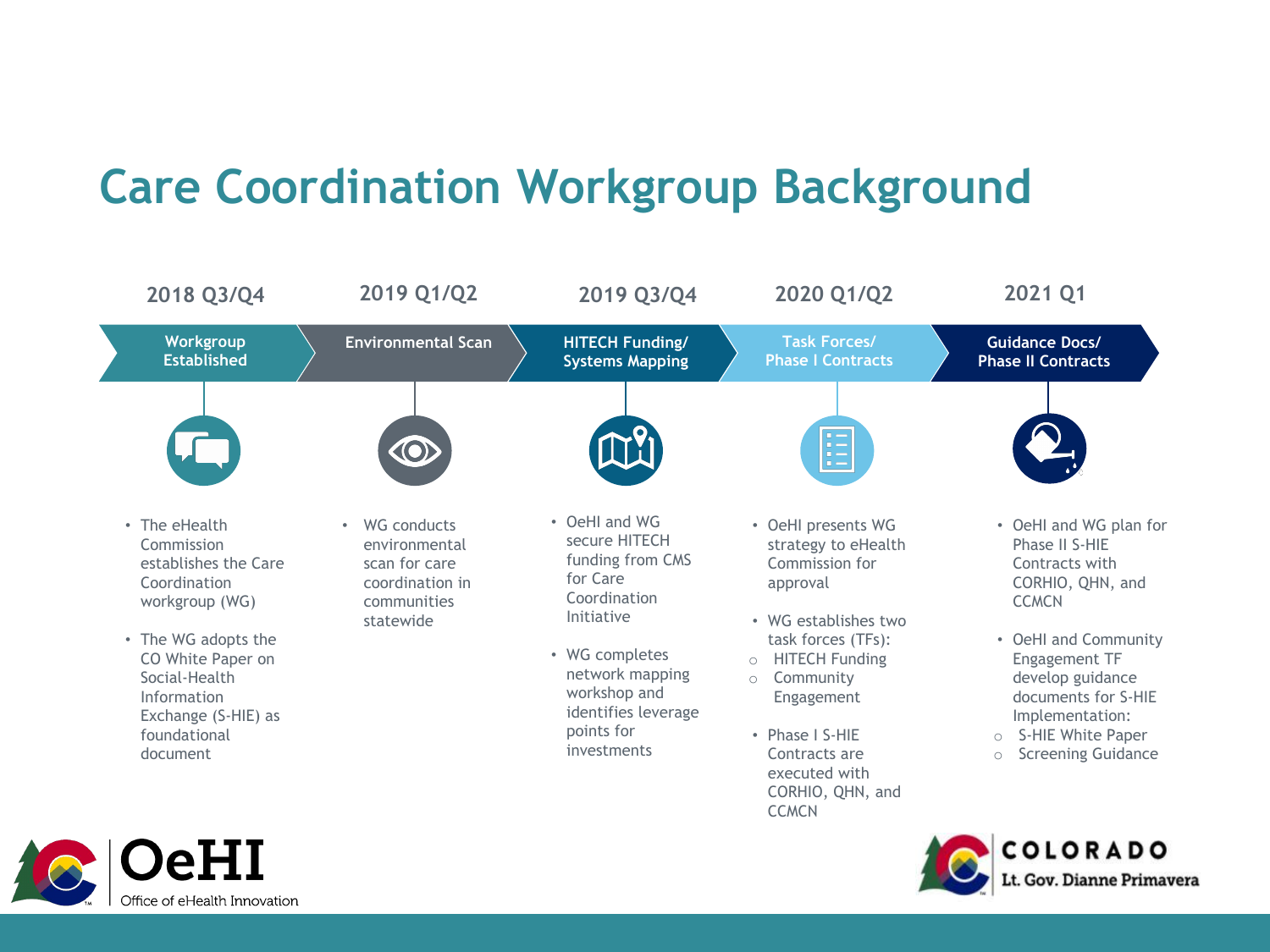## **Social-Health Information Exchange**

An interoperable and customizable *infrastructure* that allows multiple entities to screen and assess the needs of individuals and families, refer to clinical and non-clinical resources, and confirm whether services are accessed – optimizing *care coordination* across clinical and non-clinical teams







 $\overline{4}$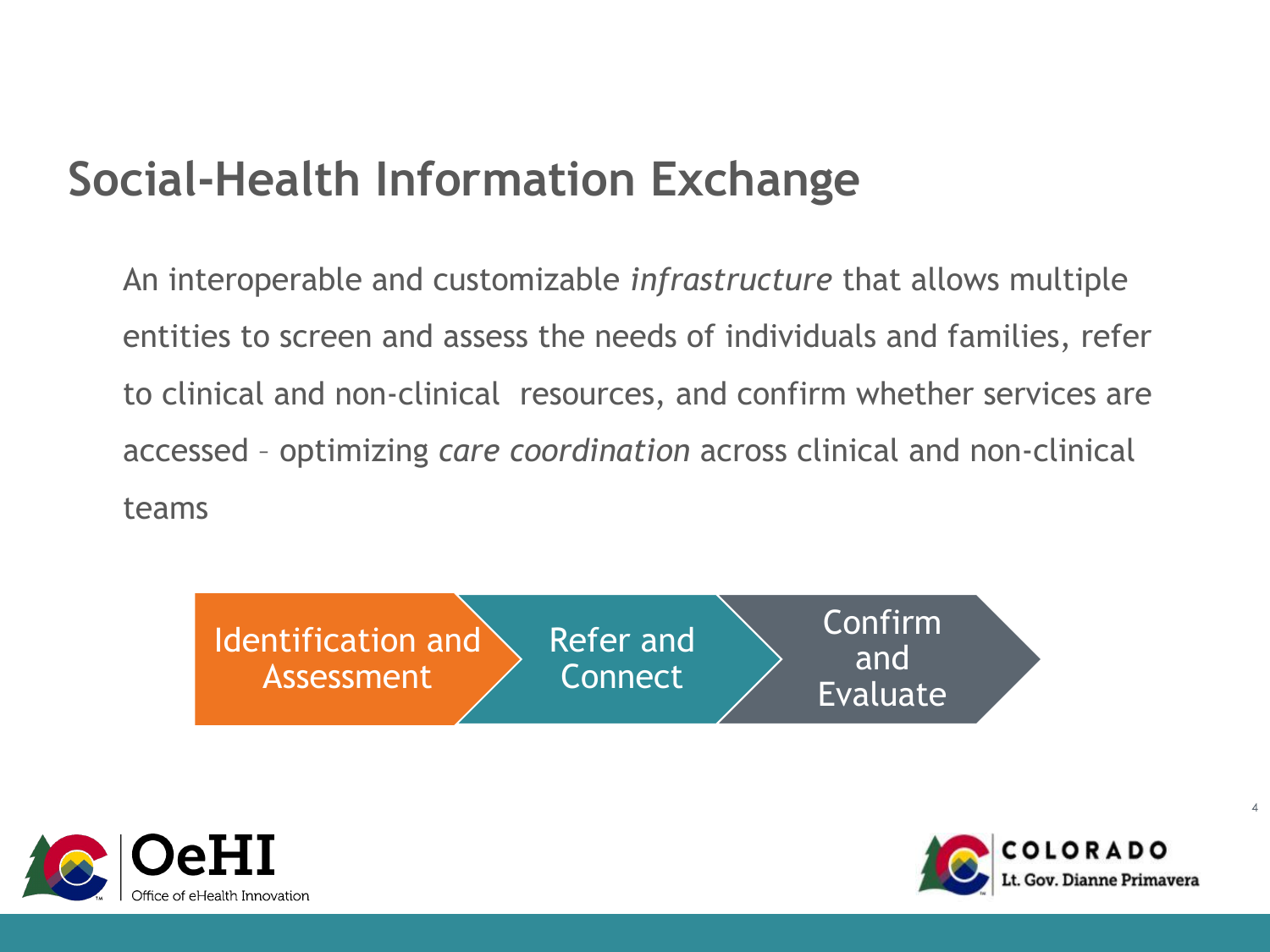#### S-HIE MODEL





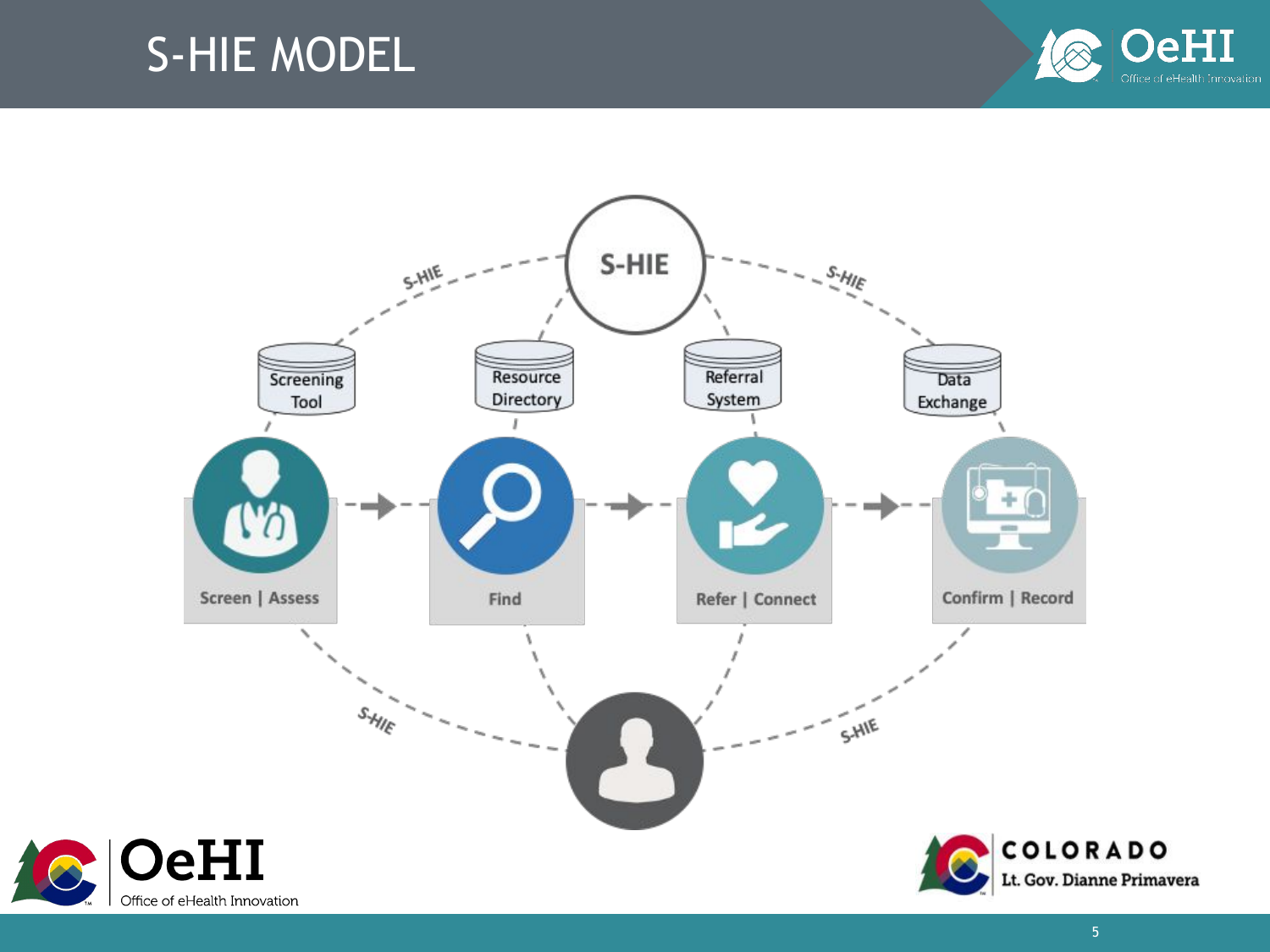## **What does success look like?**



Integrated activities around a shared vision



A regional approach for building towards a statewide infrastructure



Common data standards and a centralized community resource inventory



A process for leveraging funding resources and public/private partners





 $\overline{6}$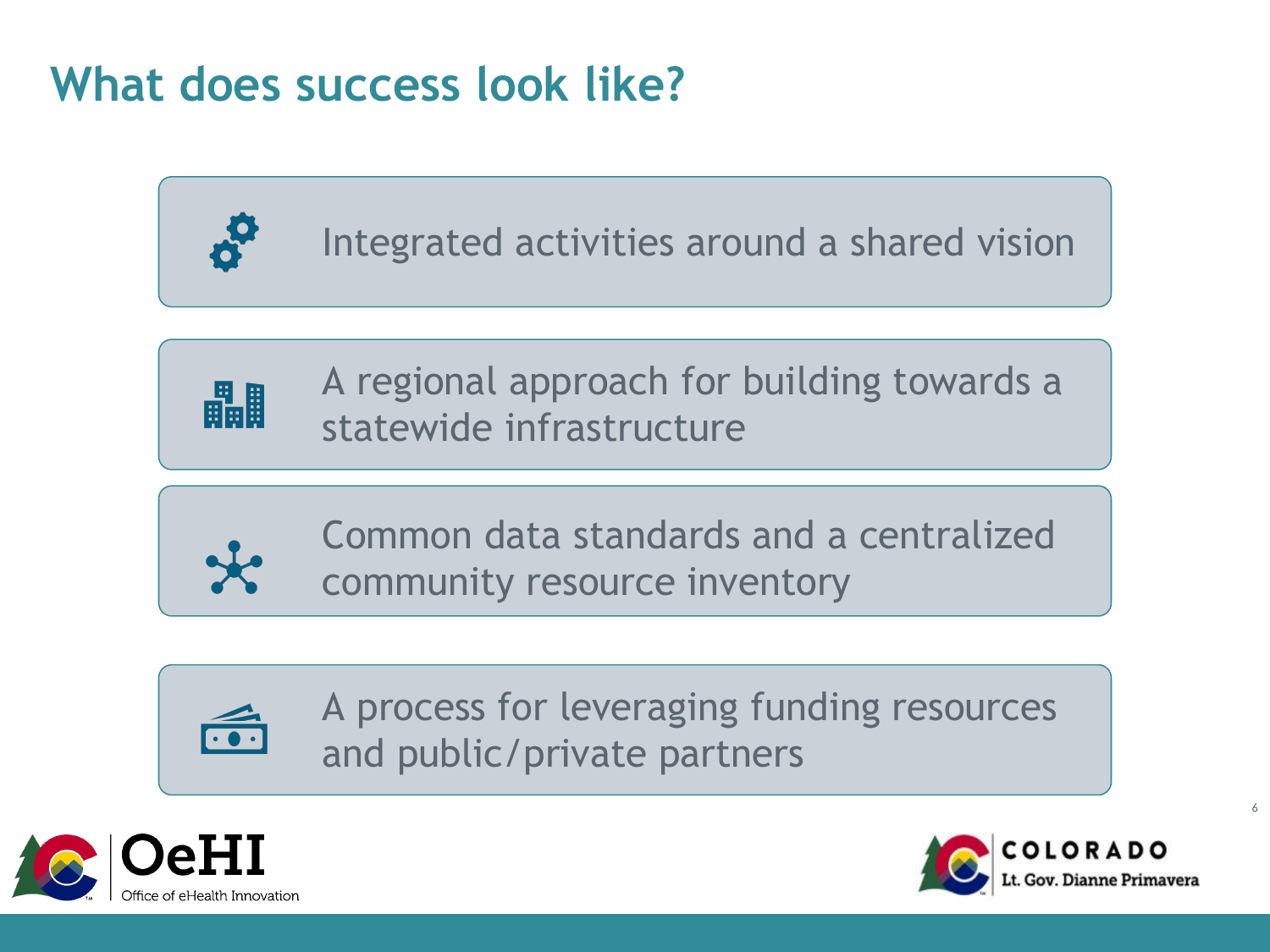### **Recent and Upcoming Publications**

Advancing a **Coordinated Ecosystem** for a Social Health **Information Exchange** (S-HIE) in Colorado





Coming Soon!

S-HIE Interoperability Guidance

Check them out on our [website!](https://oehi.colorado.gov/oehi-projects/care-coordination)





 $\overline{7}$